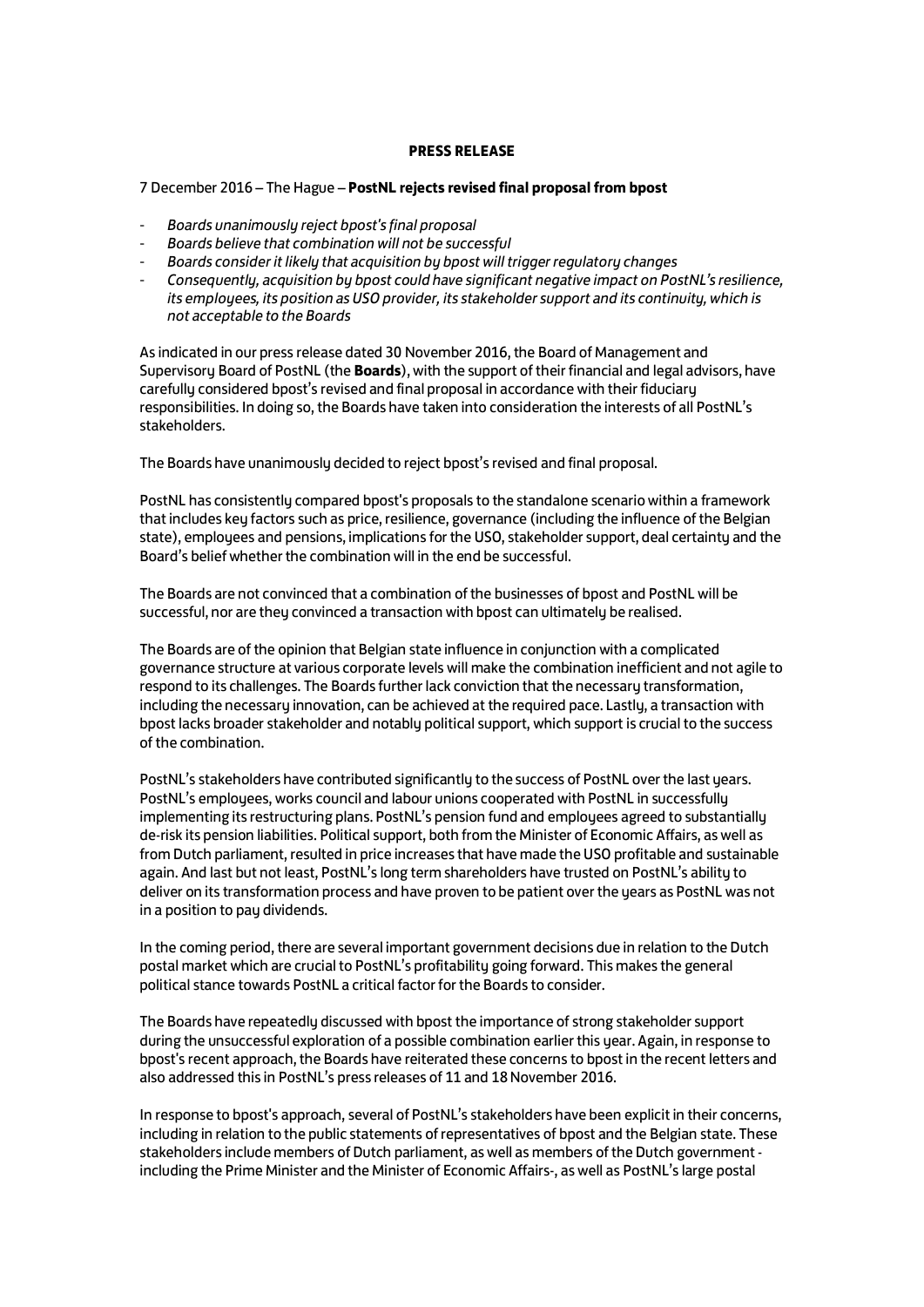customers and employee representatives. One of the principal concerns expressed by political constituents is about the 40% stake and the influence that the Belgian State would retain in a combination, essentially bringing the Dutch postal market back to the times prior to its liberalisation.

The Boards have carefully considered the outcome of the parliamentary debates held on 15 and 17 November, and 5 December 2016. In response to questions raised and motions adopted by Dutch parliament, the Dutch Minister of Economic Affairs has made it clear that the Dutch government has serious concerns about the liberalised Dutch postal market, if a company that is subject to the significant shareholding and direct influence of a foreign state would acquire PostNL. These concerns received support from a large majority of Dutch parliament. Further to these debates, the Boards consider it likely that the Minister of Economic Affairs will seek to implement changes in the Dutch regulatory framework to safeguard the liberalised postal market, upon an acquisition by bpost. The Boards consider it likely that in that case, the Minister will tender the USO or will adjust the maximum return on the USO. These measures are within the Minister's regulatory power to decide.

If these regulatory changes would be implemented, this would result in a significant deterioration of PostNL's profitability, would jeopardise its status as USO provider, would result in the loss of a large number of jobs, would weaken PostNL's competitive position, would result in the loss of important customers, would jeopardise PostNL's current transition and growth in e-commerce and parcels and would leave PostNL with very little to no room to invest in growth.

For reasons set out above, the Boards believe that a combination will not be successful. In addition, an acquisition by bpost could trigger the above mentioned regulatory changes and consequently could have a significant negative impact on PostNL's resilience, its employees, its position as USO provider, its stakeholder support and its continuity. Initiating discussions with bpost will in itself lead to substantial negative consequences for PostNL and its stakeholders, including its shareholders, which cannot be mitigated and are irreversible in nature. This would bring PostNL and all its stakeholders in a position that the Boards cannot accept. The Boards have therefore unanimously rejected bpost's final proposal.

## **PostNL standalone**

The Boards are confident about PostNL's standalone strategy which the company is implementing and executing successfully. The Boards consider shareholder remuneration their top priority and reiterate the expectation and commitment to resume dividend payments in 2017. In addition, PostNL intends announcing measures to improve the value proposition for its shareholders at a capital markets day around the presentation of our Q4 '16 results.

Today, the Boards have sent a letter to PostNL's shareholders clarifying the reasons for their decision in more detail. This letter can be found at www.postnl.nl

*This is a public announcement by PostNL N.V. pursuant to section 17 paragraph 1 of the European Market Abuse Regulation (596/2014). This public announcement does not constitute an offer, or any solicitation of any offer, to buy or subscribe for any securities in PostNL N.V.*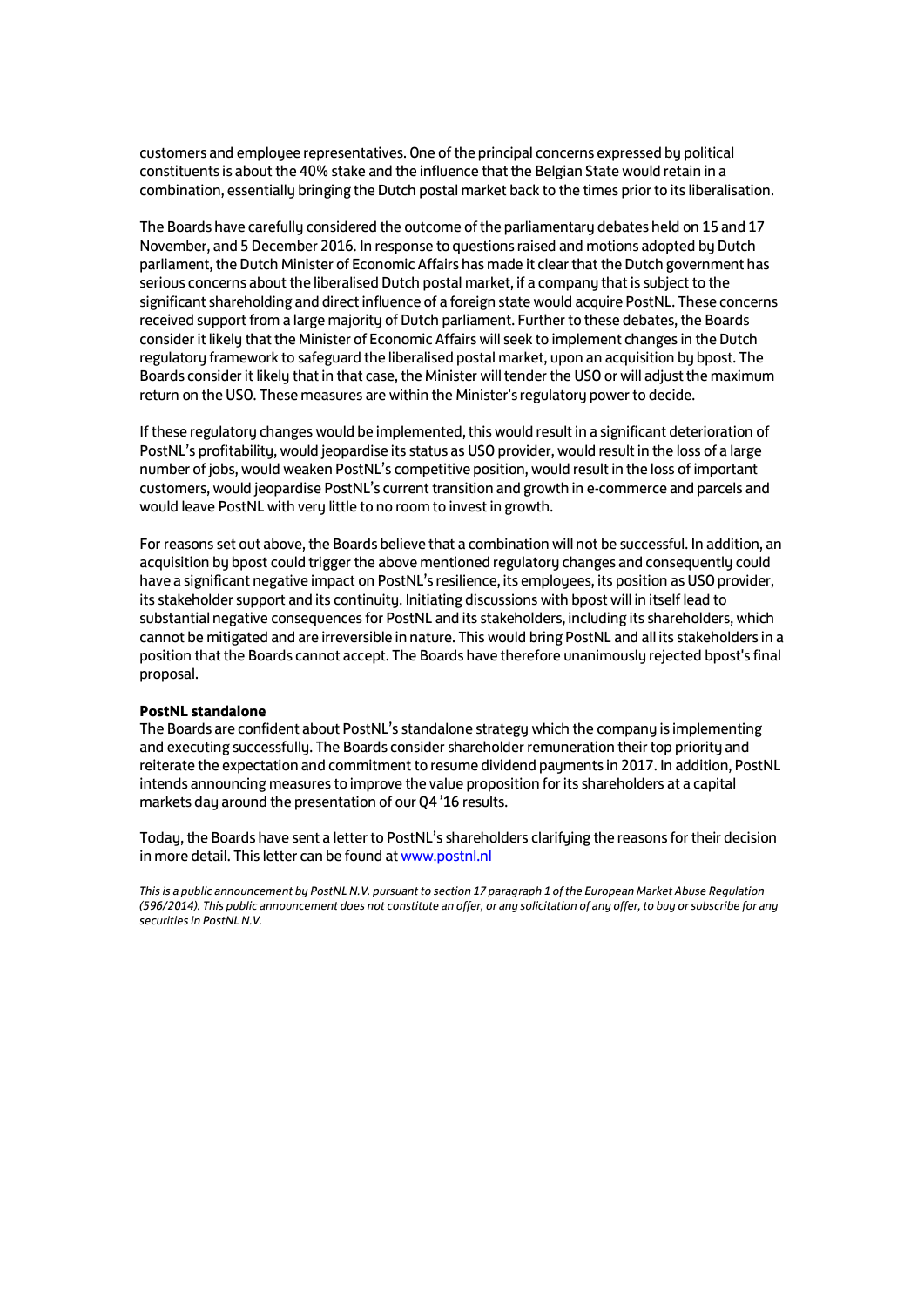## *PERSBERICHT*

### 7 december 2016 – Den Haag – **PostNL wijst aangepast finaal voorstel bpost af**

- *Raden wijzen unaniem bpost's finale voorstel af*
- *Raden zijn van mening dat een combinatie niet succesvol zal zijn*
- *Raden achten het aannemelijk dat overname door bpost wijzigingen in het regelgevingskader teweeg zullen brengen*
- *Als gevolg daarvan zou overname door bpost significante negatieve effecten kunnen hebben op PostNL's financiële weerbaarheid, zijn werknemers, zijn positie als verlener van de UPD, zijn steun van stakeholders en de continuïteit van zijn onderneming, wat niet acceptabel is voor de Raden*

Zoals aangegeven in ons persbericht van 30 november 2016, hebben de Raad van Bestuur en de Raad van Commissarissen van PostNL (de **Raden**), met de steun van hun financiële en juridische adviseurs, zorgvuldig het gewijzigde en finale voorstel van bpost overwogen in overeenstemming met hun fiduciaire verplichtingen. Hierbij hebben zij de belangen van alle stakeholders in aanmerking genomen.

De Raden hebben unnaniem besloten bpost's gewijzigde en finale voorstel af te wijzen.

PostNL heeft de voorstellen van bpost telkens vergeleken met het standalone scenario, gemeten langs een aantal zwaarwegende elementen zoals prijs, financiële weerbaarheid, governance (inclusief de invloed van de Belgische overheid), werknemers en pensioenen, implicaties voor de UPD, de steun van stakeholders, zekerheid van de transactie en onze verwachting of de combinatie uiteindelijk succesvol zal zijn.

De Raden zijn er niet van overtuigd dat een combinatie van bpost en PostNL succesvol zal zijn, noch zijn zij ervan overtuigd dat een transactie uiteindelijk gerealiseerd kan worden.

De Raden zijn van mening dat de invloed van de Belgische overheid in samenhang met een gecompliceerd governance model op verschillende bestuursniveaus de combinatie inefficiënt maakt en dus slecht in staat om effectief te reageren op uitdagingen. De Raden hebben er verder geen vertrouwen in dat de noodzakelijke transformatie, inclusief de noodzakelijke innovatie, snel genoeg bereikt kan worden. Ten slotte mist een transactie met bpost brede steun van stakeholders, met name in de politiek, terwijl deze steun cruciaal is voor het welslagen van de combinatie.

Onze stakeholders hebben belangrijke bijdragen geleverd aan het succes van PostNL in de afgelopen jaren. Onze werknemers, onze ondernemingsraad en de vakbonden hebben meegewerkt aan de succesvolle implementatie van onze reorganisaties. Ons pensioenfonds en onze werknemers zijn akkoord gegaan met het significant reduceren van het risico met betrekking tot onze pensioenverplichtingen. Politieke steun, zowel van de Minister van Economische Zaken als van de Tweede Kamer, hebben geresulteerd in tariefsverhogingen die de UPD weer winstgevend en duurzaam hebben gemaakt. Niet in de laatste plaats hebben onze langetermijnaandeelhouders vertrouwd op ons vermogen om de transformatie te verwezenlijken en hebben zij in de laatste jaren geduld getoond terwijl wij niet in staat zijn geweest dividend uit te keren.

In de komende periode moet met betrekking tot de postmarkt door de overheid een aantal belangrijke besluiten worden genomen, die cruciaal zijn voor onze winstgevendheid in de toekomst. Dit zorgt er voor dat de houding van de politiek jegens PostNL een kritische factor is voor de Raden om bij de besluitvorming rekening mee te houden.

Gedurende de mislukte verkenning van een mogelijke combinatie eerder dit jaar hebben wij meerdere malen het belang van brede steun van stakeholders benadrukt. Ook in reactie op bpost's recente toenadering hebben wij deze zorgen richting bpost herhaald in onze recente brieven en wij hebben deze ook geadresseerd in onze persberichten van 11 en 18 november 2016.

In reactie op de toenadering door bpost hebben verschillende van onze stakeholders hun zorgen duidelijk gemaakt, onder andere met betrekking tot de openbare uitlatingen van vertegenwoordigers